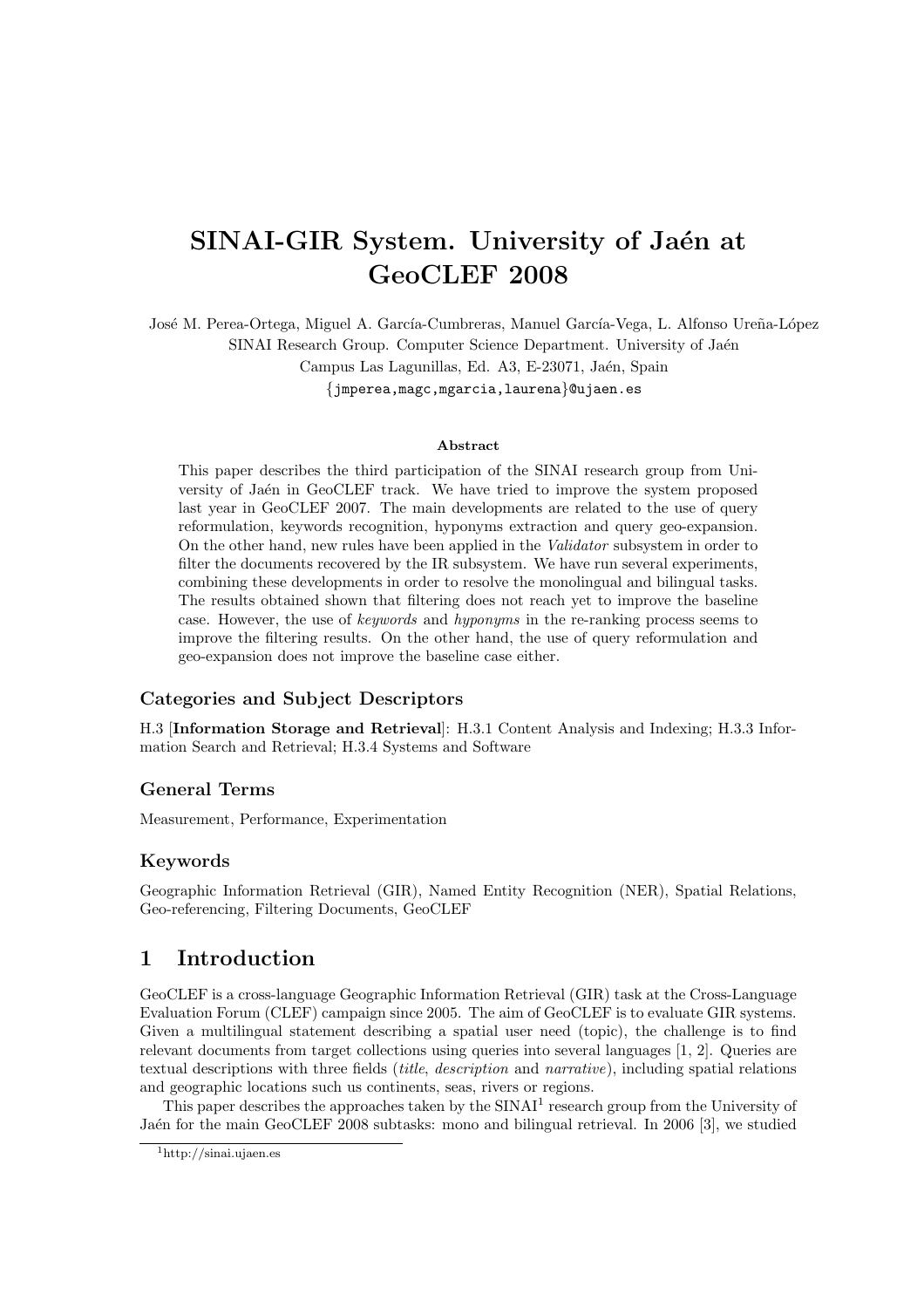the behavior of query expansion using a gazetteer and a thesaurus. In GeoCLEF 2007 [4], we changed the approach and we applied filtering to the documents retrieved by the IR subsystem. This year, our GIR system, called SINAI-GIR, follows a similar architecture of the previous one presented at GeoCLEF 2007 but using new developments related to several techniques such as query reformulation, keywords and hyponyms extraction and even query geo-expansion. We have also implemented new rules for the filtering and re-ranking of documents retrieved.

Next section describes the whole system. Then, in the section 3, each module of the system is explained. Following, results are described and finally, the conclusions about our participation in GeoCLEF 2008 are expounded.

# 2 System Overview

Our SINAI-GIR system is made up of five main subsystems: Translator, Collection Preprocessing subsystem, Query Analyzer, Information Retrieval subsystem and Validator. We make use of the Geonames gazetteer<sup>2</sup> as geographic knowledge base for the whole system. As Information Retrieval (IR) index-search engine we have used Lemur<sup>3</sup> .

Each translated query is preprocessed and analyzed by the Query Analyzer, identifying their geo-entities and spatial relations. This module also applies query reformulation based on the query parsing subtask [5], generating several independent queries which will be indexed and searched by means of the IR subsystem. On the other hand, the collection is preprocessed by the Collection Preprocessing module and finally the documents recovered by the IR subsystem are filtered and reranked by means of the *Validator* subsystem. Figure 1 shows the SINAI-GIR system architecture.

# 3 Subsystems Description

#### 3.1 Translator

As translation module, we have used SINTRAM (SINai TRAnslation Module), our Machine Translation system which works with different online machine translators and implements several heuristics to combine different translations [6]. This module translates the queries from other languages into English.

## 3.2 Collection Preprocessing Subsystem

In our architecture we only worked with English documents collection<sup>4</sup> and we have applied a off-line preprocess to this one. In this preprocess we have applied the Porter stemmer [7], the English stop-words list, the Brill POS tagger [8] and a specific Named Entity Recognizer (NER). The collection preprocessed is indexed later using the IR subsystem.

During the preprocessing, two indexes are generated:

• The locations index. This index stores all location entities detected and recognized by the NER in each document of the collection. This year we have used  $\text{LingPipe}^5$  as NER in our architecture. All entities classified as a location by the NER are checked using the GeoNames gazetteer. This locations index will be used later by the Validator in order to filter the documents recovered by the IR subsystem.

<sup>2</sup>http://www.geonames.org/. Geonames is a geographic database which contains over eight million geographical names and consists of 6.3 million unique features whereof 2.2 million populated places and 1.8 million alternate names.

<sup>3</sup>http://www.lemurproject.org/. Lemur is a open-source IR toolkit which is being developed as part of the Lemur Project, a collaboration between the Computer Science Department at the University of Massachusetts and the School of Computer Science at Carnegie Mellon University.

<sup>&</sup>lt;sup>4</sup>The collection consists of 169,477 documents composed of stories from the British newspaper Glasgow Herald (1995) and the American newspaper Los Angeles Times (1994).

 $5$ http://alias-i.com/lingpipe/. LingPipe is a suite of Java libraries for the linguistic analysis of human language which includes a NER module.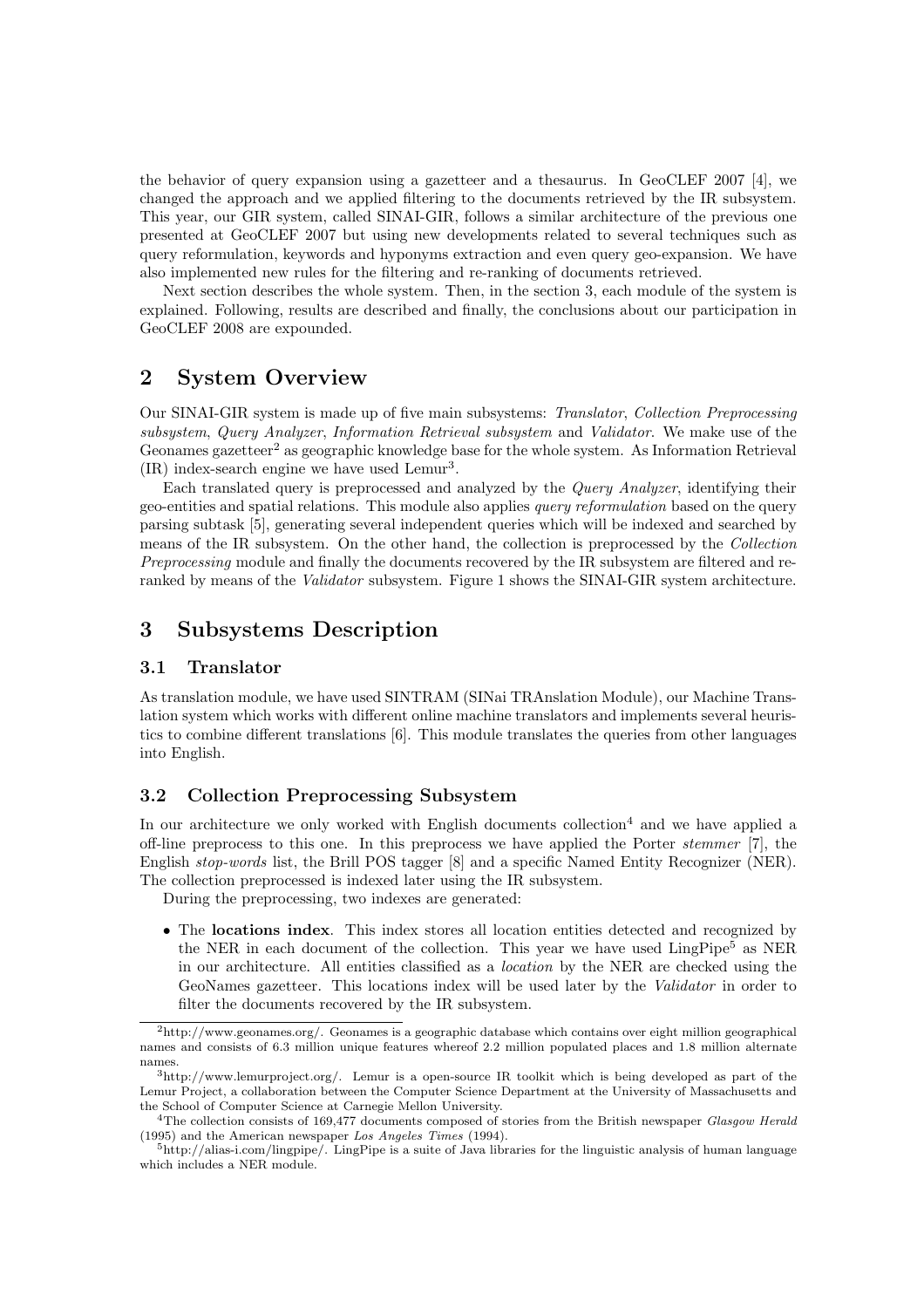

Figure 1: SINAI-GIR system architecture

• The keywords index. This index stores the *keywords* of each document of the collection. We have considered as *keyword* the nouns that appearing more than once in the document. We have decided to consider only the nouns because they have more meaning than verbs or adjectives. This keywords will be used by the Validator in order to re-rank the documents recovered by the IR subsystem.

## 3.3 Query Analyzer

The Query Analyzer module is responsible for preprocessing of English queries as well as the generation of different query reformulations. This analyzer is also made up of several components:

- Preprocessing module. This module removes guidance information from the topics such us "Relevant documents contain information about", "Find documents describing" or "To be relevant, documents must describe", and descriptions about irrelevant documents. The default query  $(Q_1)$  is formed by the preprocessed content of the *title, description* and narrative labels of the topics, applying the Porter stemmer [7] and discarding the English stop-words.
- NER module. The aim of this NER module is to recognize the locations in the queries. As in the Collection Preprocessing subsystem, we have used LingPipe. All locations detected are also verified using the GeoNames gazetteer.
- Geo-Relation Finder module. This module is used to find the spatial relations in the queries. It is based on manual rules and the entities detected by the NER module. This module makes use of several text files that store all geo-relations that can be detect. Some examples of these spatial relations are: in, near, north of, next to, in or around, in the west of...
- Query Reformulation module. This module parses only the title of the query, detecting the three components on which it is usually composed: "what", "geo-relation" and "where". Before the query parsing, we apply a particular translation of sentences like "capital of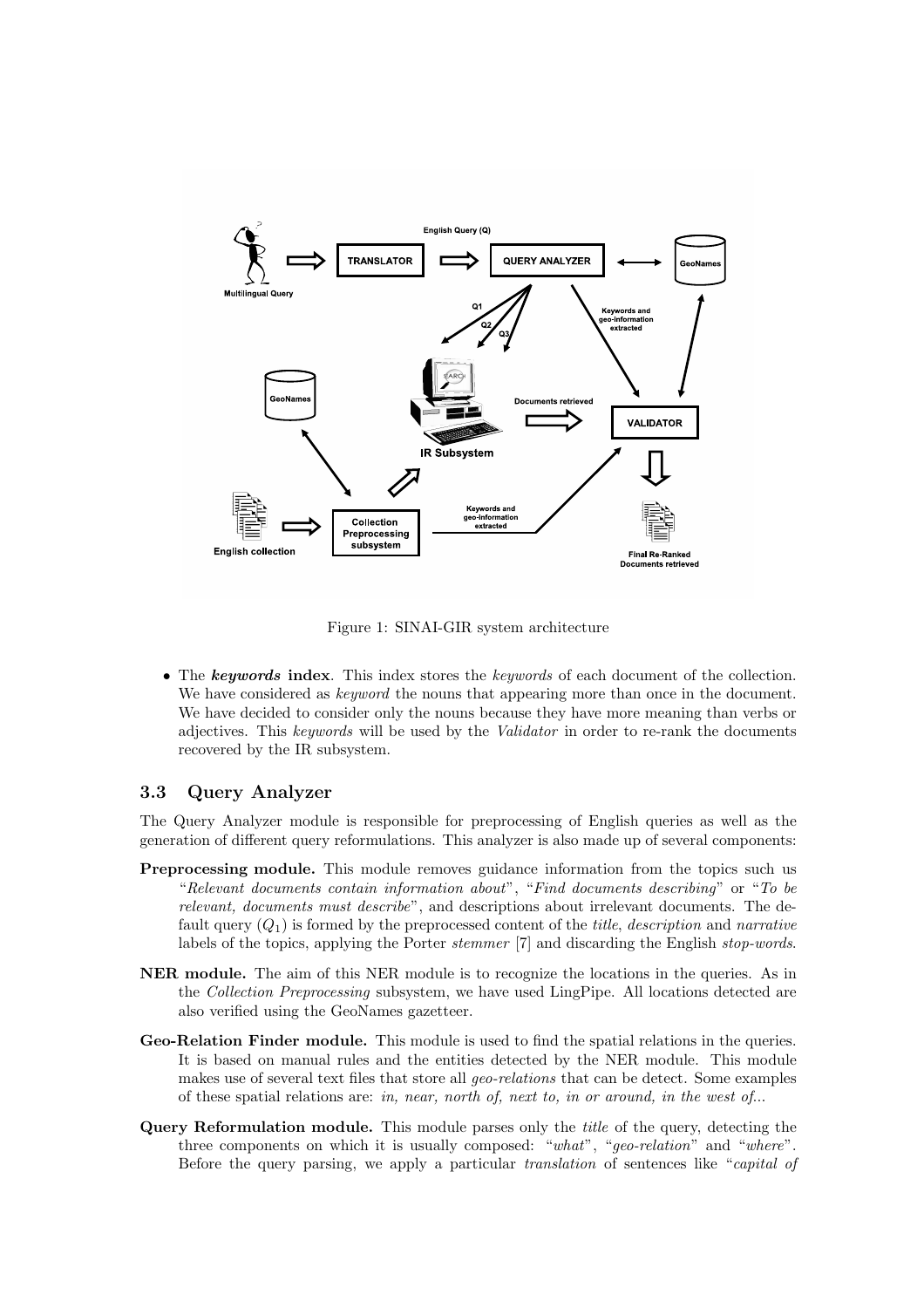$\langle$  entity>" or " $\langle$  entity>'s capital", replacing the entire sentence by the corrected location using the Geonames gazetteer. By example, the sentence "the capital of France" would be replaced by "Paris". This module generates three query reformulations:

- $Q_1$ : it is formed by the preprocessed content of the topic labels, depending on the experiment. Some experiments consider only the content of the title and description from the topics. Others consider the content of all labels (title, description and narrative).
- $Q_2$ : it is formed only by the concatenation of "what" and "where" components detected in the title of the topic.
- $Q_3$ : it is the same as the previous one, but adding it the expanded locations found in Geonames gazetteer, related to the "where" component and depending on the georelation detected in the title of the topic.
- Keywords-Hyponyms extractor module. The aim of this module is to detect the keywords only in the title of the queries. As in the Collection Preprocessing subsystem, we have considered as keywords only the nouns because they have more importance than verbs or adjectives in the re-ranking process. We have used the Brill POS tagger [8] to detect the nouns. In addition, for each keyword recognized, this module extracts its hyponyms using WordNet $6$ [9]. These extracted hyponyms also will be used later in the re-ranking process by the Validator.

## 3.4 Information Retrieval Subsystem

The index-search engine that we have used in the experiments is Lemur. It is a open toolkit that supports indexing of large-scale text databases, the construction of simple language models for documents, queries, or sub-collections, and the implementation of retrieval systems based on language models. Lemur supports several weighting functions such as Okapi [10], TF·IDF and the use of Pseudo-Relevant Feedback (PRF) [11]. In the experiments carried out in this paper we have always used the *Okapi with PRF* because it is the weighting function which offers the best results.

The aim of this module is to retrieve the most relevant documents for each query reformulation. As we can see in the previous section, the **Query Analyzer** generates three queries for each topic  $(Q_1, Q_2 \text{ and } Q_3)$ . The list of retrieved documents for the  $Q_1$  query is considered as baseline case in our experiments because we do not apply it any filtering or re-ranking process.

## 3.5 Validator

The aim of the *Validator* process is to filter the lists of documents recovered by the IR subsystem, establishing what of them are valid, depending on the locations and the geo-relations detected in the query. Another important function of this process is to establish the final ranking of documents, based on manual rules and predefined weights. These predefined weights allow to assign a score to each document, in addition to the score provided by the IR subsystem.

In order to validate each document recovered, the *Validator* applies different manual rules, making use of geographical data detected in the topic. Some examples of these manual rules are:

- If the entity of the topic is a *country* and its *geo-relation* associated is "*in the north of*", the Validator will accept the document if it has any location situated in the north of that country. Using the Geonames gazetteer, the module obtains the maximum and minimum latitudes of all locations that belong to that country. Then, it calculates half of the latitude from the maximal and minimal latitudes to estimate the north of the region.
- If the entity of the topic is a *city* and its *geo-relation* associated is "*near to*", the module will consider that a location is *near to* another one when it is at a distance of less than 50

<sup>6</sup>http://wordnet.princeton.edu/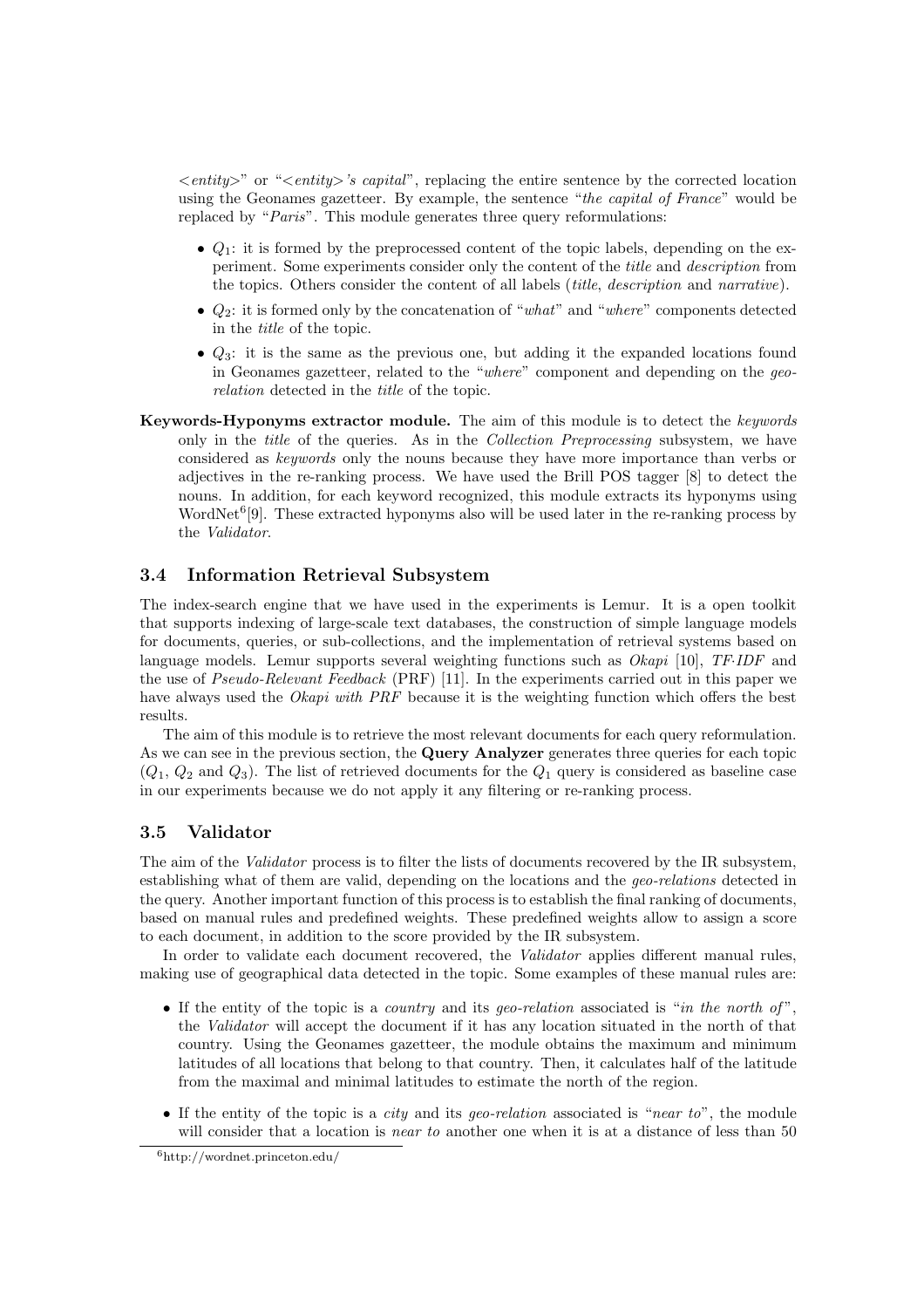kilometers around. We have tried several distances in the experiments and the distance of 50 kilometers provided us the best results. In order to measure the distance in kilometers between two locations we have used the simple formula for calculating the distance with geographic coordinates: p

$$
d = \sqrt{(x^2 + y^2)}
$$

where:

$$
x = 110.56 * abs(lat2 - lat1)
$$

$$
y = 84.8 * abs(lon2 - lon1)
$$

 $lat2, lat1, lon2$  and  $lon1$  are the latitudes and longitudes from location 2 and 1 respectively. If the d value is less than 50, the location 1 will be considered near to location 2.

• If the entity of the topic is a *continent* or a *country* and its *geo-relation* associated is "*in*", "of", "at", "on", "from" or "along", the module will accept the document recovered if a location exists in the document that belongs to that continent or country.

In order to re-rank each valid document recovered, the Validator makes use of several predefined weights that are added to the score provided by the IR subsystem, depending on the manual rules which the document complies. By example, there is a predefined weight for the first manual rule previously explained (the entity type is country and its geo-relation associated is "in the north  $of$ "). If any document complies with that rule, the predefined weight for that rule is added to the IR score of the document. In the experiments carried out in this paper we have tried with several weights, allowing us for an optimal adjustment of the system.

# 4 Experiments and Results

SINAI has participated in monolingual and bilingual tasks with a total of 15 experiments. In some experiments we have considered the content of all the topics labels *(title, description* and narrative), identified them as TDN, and for others experiments we have considered only the title and description labels, identified them as TD.

Our baseline experiment consists of the retrieval of documents more relevant by means of IR subsystem using the  $Q_1$  as query for each topic, without applying any filtering or re-ranking process. This baseline experiment has been applied in the monolingual and bilingual tasks, using TDN and TD labels from topics.

Other experiments carried out in this paper consist of applying the filtering and re-ranking processes to the different lists of relevant documents retrieved by the IR subsystem. In some experiments, the filtering and re-ranking processes have been applied to the fusion list of the documents recovered by the  $Q_1$ ,  $Q_2$  and  $Q_3$  queries for each topic. This fusion list is generated by adding the documents from  $Q_2$  and  $Q_3$  lists that are not in  $Q_1$ . In other experiments, we have considered the use of keywords and hyponyms in the re-ranking process.

With respect to the weighting function used in the IR subsystem, in the experiments carried out in this paper we have always used Okapi with PRF because after trying several weighting functions, it offers the best results.

#### 4.1 Monolingual task

In monolingual task we have participated with a total of 9 experiments. Three of them are considered as baseline experiments because we have not applied any filtering or re-ranking process to the list of recovered documents. Other experiments combining the fusion list and the use of keywords and hyponyms. The results for monolingual task are shown in Table 1.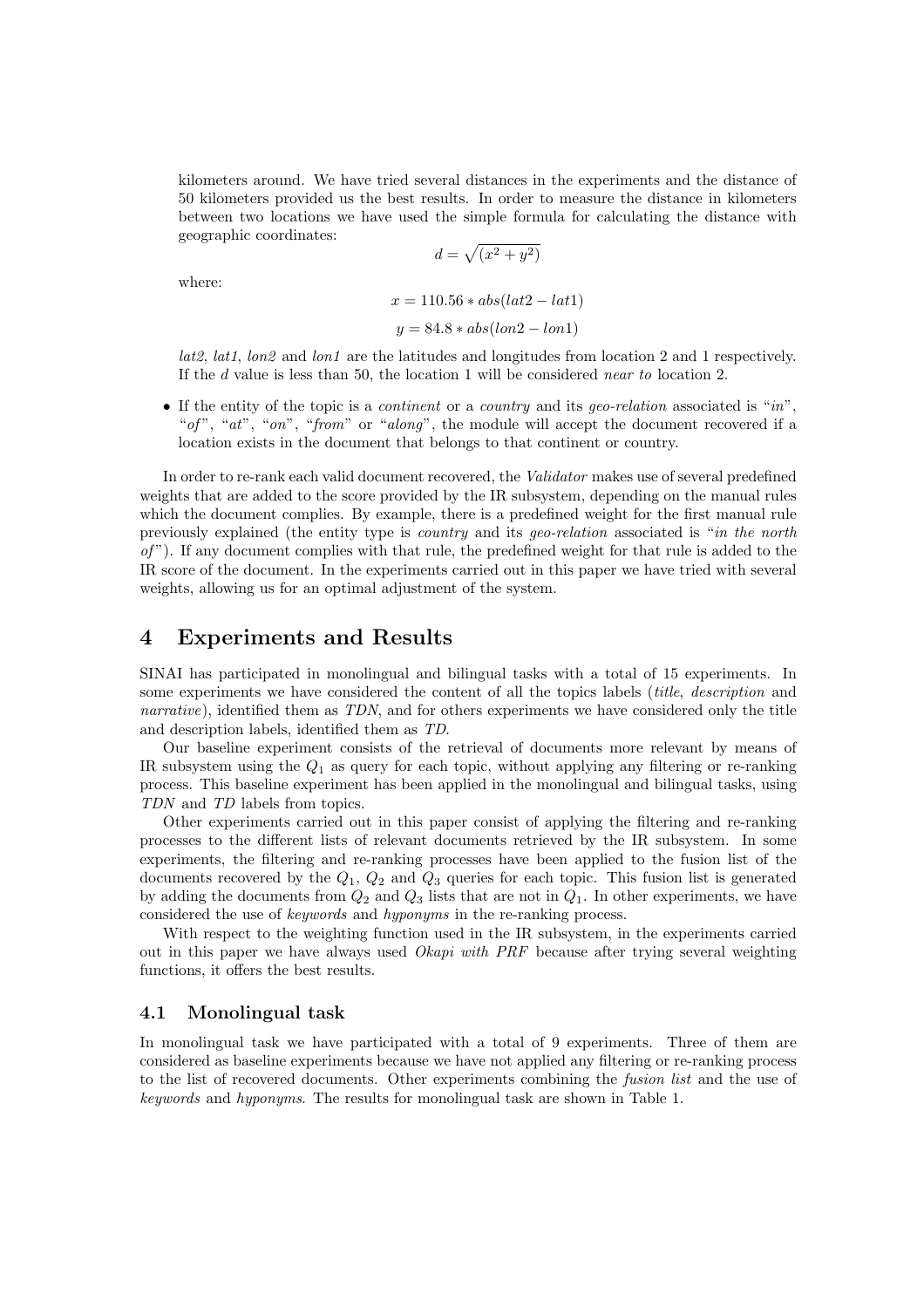| Labels     | Fusion        | Filtering     | Keywords               | Hyponyms               | R-Prec | MAP    |
|------------|---------------|---------------|------------------------|------------------------|--------|--------|
| TD         | $\mathbf{n}$  | $\mathbf{no}$ | $\mathbf{n}\mathbf{o}$ | $\mathbf{n}\mathbf{o}$ | 0.2952 | 0.2841 |
| <b>TDN</b> | $\mathbf{n}$  | no            | $\mathbf{n}\mathbf{o}$ | $\mathbf{n}\mathbf{o}$ | 0.2385 | 0.2258 |
| <b>TDN</b> | yes           | $\mathbf{no}$ | no                     | $\mathbf{n}\mathbf{o}$ | 0.2385 | 0.2250 |
| TD         | no            | yes           | no                     | $\mathbf{n}\mathbf{o}$ | 0.2879 | 0.2746 |
| <b>TDN</b> | no            | yes           | $\mathbf{n}\mathbf{o}$ | no                     | 0.2080 | 0.2119 |
| <b>TDN</b> | yes           | yes           | $\mathbf{n}\mathbf{o}$ | $\mathbf{n}\mathbf{o}$ | 0.1983 | 0.1960 |
| TD         | no            | yes           | yes                    | $\mathbf{n}\mathbf{o}$ | 0.2828 | 0.2790 |
| <b>TDN</b> | $\mathbf{no}$ | yes           | yes                    | $\mathbf{n}\mathbf{o}$ | 0.2176 | 0.2260 |
| <b>TDN</b> | no            | yes           | yes                    | yes                    | 0.2148 | 0.2221 |
| TDN        | yes           | yes           | yes                    | $\mathbf{n}\mathbf{o}$ | 0.2072 | 0.2122 |

Table 1: Summary of results of the monolingual task

| Language   | Labels | Filtering              | R-Prec | MAP    |
|------------|--------|------------------------|--------|--------|
| Portuguese | TD.    | $\mathbf{n}\mathbf{o}$ | 0.2365 | 0.2183 |
| Portuguese | TDN    | $\mathbf{no}$          | 0.2028 | 0.1891 |
| German     | TDN    | $\mathbf{n}\mathbf{o}$ | 0.1127 | 0.1008 |
| Portuguese | TD     | yes                    | 0.2407 | 0.2166 |
| Portuguese | TDN    | yes                    | 0.2014 | 0.1830 |
| German     | TDN    | yes                    | 0.1019 | 0.1161 |

Table 2: Summary of results of the bilingual task

#### 4.2 Bilingual task

In bilingual task we have participated with a total of 6 experiments. We have used the English collection and the topics in Portuguese and German languages. Three of the experiments are considered as the baseline case because we have not applied any filtering or re-ranking process to them. Other experiments combining the filtering and re-ranking process without the use of keywords or hyponyms. The results for bilingual task are shown in Table 2.

#### 4.3 Results

The analysis of results based on MAP values shows that the filtering and re-ranking process does not improve the baseline case, because the re-ranking process is not performing well yet. There are valid documents which do not rise enough in the final ranking. Moreover, the number of documents recovered by the IR subsystem normally is around 3000 and the size of the final list returned by the Validator is 1000, so some valid documents are left outside for some topics.

However, in some experiments in which we apply filtering, the use of keywords improves the result obtained without using keywords. Instead, the use of hyponyms does not improve in any case the results.

On the other hand, surprisingly we have obtained best results using only the content of the title and description labels from the topics  $(TD)$ , unlike what happened in the 2007 experiments, where we reached the best results using the content of all labels (TDN).

In reference to the results obtained for the bilingual task, we can affirm that the Translator module works better with Portuguese. As in the monolingual experiments, the best results have been achieved without the use of filtering or re-ranking process, although the results using filtering almost equal the baseline experiments.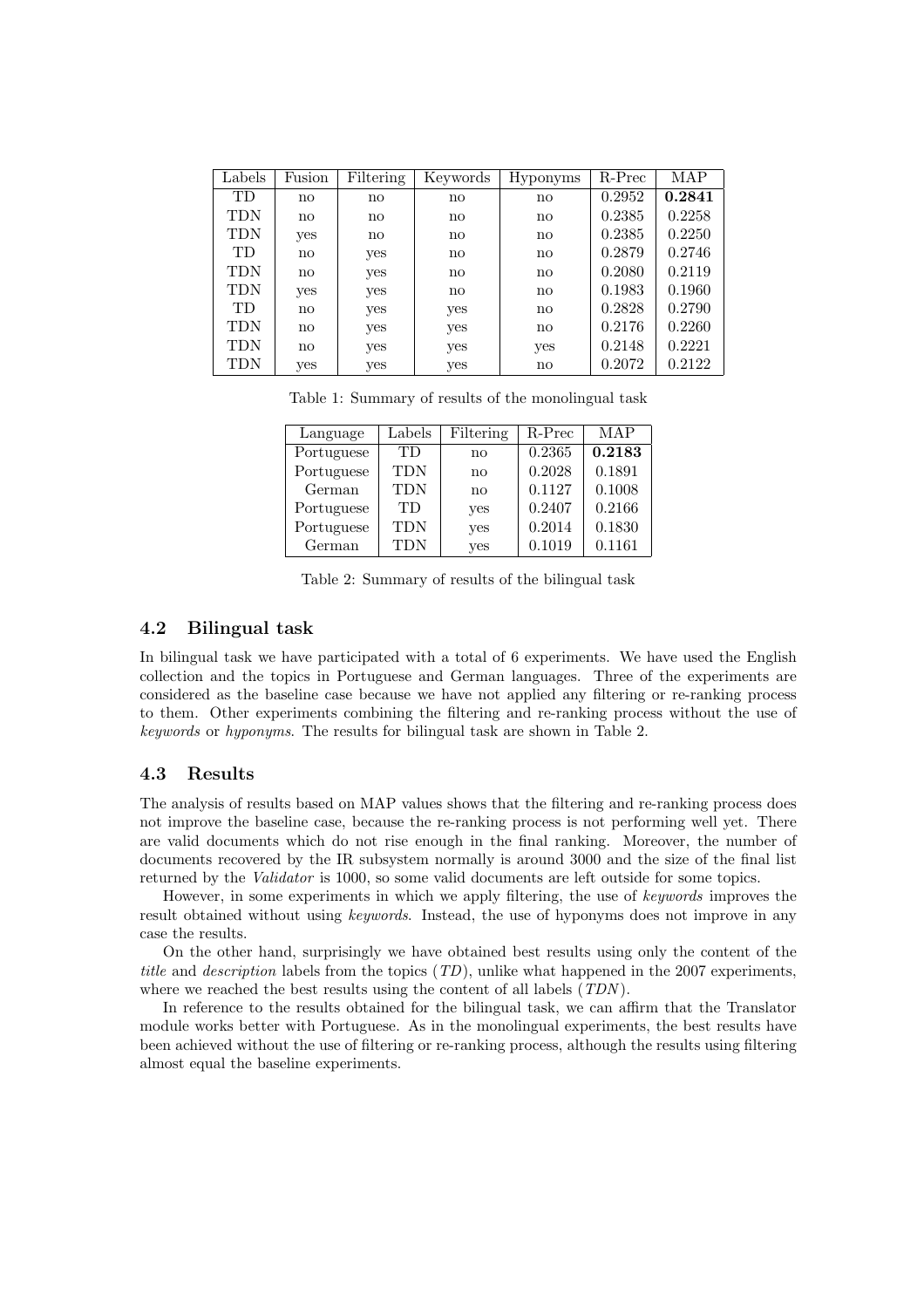# 5 Conclusions

In this paper we have presented the experiments carried out in our third participation in the GeoCLEF track, following the basic architecture used in the 2007 experiments. We have tried to improve the filtering and re-ranking process introduced the previous year, adding new developments related to several techniques such as query reformulation, keywords and hyponyms extraction and even query geo-expansion. Moreover, we have established predefined weights for each manual rule in Validator in order to improve the final score of the valid documents. However, we still get the best result without applying any of these techniques. This is because we have not used an optimal method to raise valid documents in the final ranking, depending on the geo-information that recovered documents and topics have in common.

About the new developments employed in the experiments, only the use of keywords in the reranking process seems to improve the filtering results in some cases. Instead, the use of hyponyms does not improve the results. Therefore, the proper use of keywords for the re-ranking process could be interesting in the future.

With respect to the experiments in which we have used the *fusion list*, the results obtained indicates that the query reformulation does not seem to work well in this field, although in some topics the  $Q_2$  and  $Q_3$  query types add valid documents to the final list which have not been found by the IR subsystem using the default query  $(Q_1)$ .

# 6 Acknowledgments

This work has been supported by a grant from the Spanish Government, project TIMOM (TIN2006- 15265-C06-03), and the  $\text{RFC}/\text{PP2006}/\text{Id}\text{-}514$  granted by the University of Jaén.

## References

- [1] Fredric Gey, Ray Larson, Mark Sanderson, Kerstin Bischoff, Thomas Mandl, Christa Womser-Hacker, Diana Santos, and Paulo Rocha. Geoclef 2006: the clef 2006 cross-language geographic information retrieval track overview. In Proceedings of the Cross Language Evaluation Forum (CLEF 2006), 2006.
- [2] Thomas Mandl, Fredric Gey, Giorgio Di Nunzio, Nicola Ferro, Ray Larson, Mark Sanderson, Diana Santos, Christa Womser-Hacker, and Xing Xie. Geoclef 2007: the clef 2007 cross-language geographic information retrieval track overview. In Proceedings of the Cross Language Evaluation Forum (CLEF 2007), 2007.
- [3] Manuel García-Vega, Miguel A. García-Cumbreras, L.A. Ureña-López, and José M. Perea-Ortega. GEOUJA System. The first participation of the University of Jaén at GEOCLEF 2006. In Lecture Notes in Computer Science, volume 4730 of LNCS Series, pages 913–917. Springer-Verlag, 2007.
- [4] José M. Perea-Ortega, Miguel A. García-Cumbreras, Manuel García-Vega, and Arturo Montejo-Ráez. GEOUJA System. University of Jaén at GEOCLEF 2007. In Proceedings of the Cross Language Evaluation Forum (CLEF 2007), page 52, 2007.
- [5] Zhisheng Li, Chong Wanga, Xing Xie, and Wei-Ying Ma. Query Parsing Task for GeoCLEF 2007 Report. In Proceedings of the Cross Language Evaluation Forum (CLEF 2007), 2007.
- [6] Miguel A. García-Cumbreras, L. Alfonso Ureña-López, Fernando Martínez Santiago, and José M. Perea-Ortega. BRUJA System. The University of Jaén at the Spanish task of QA@CLEF 2006. In Lecture Notes in Computer Science, volume 4730 of LNCS Series, pages 328–338. Springer-Verlag, 2007.
- [7] M.F. Porter. An algorithm for suffix stripping. In Program 14, pages 130–137, 1980.